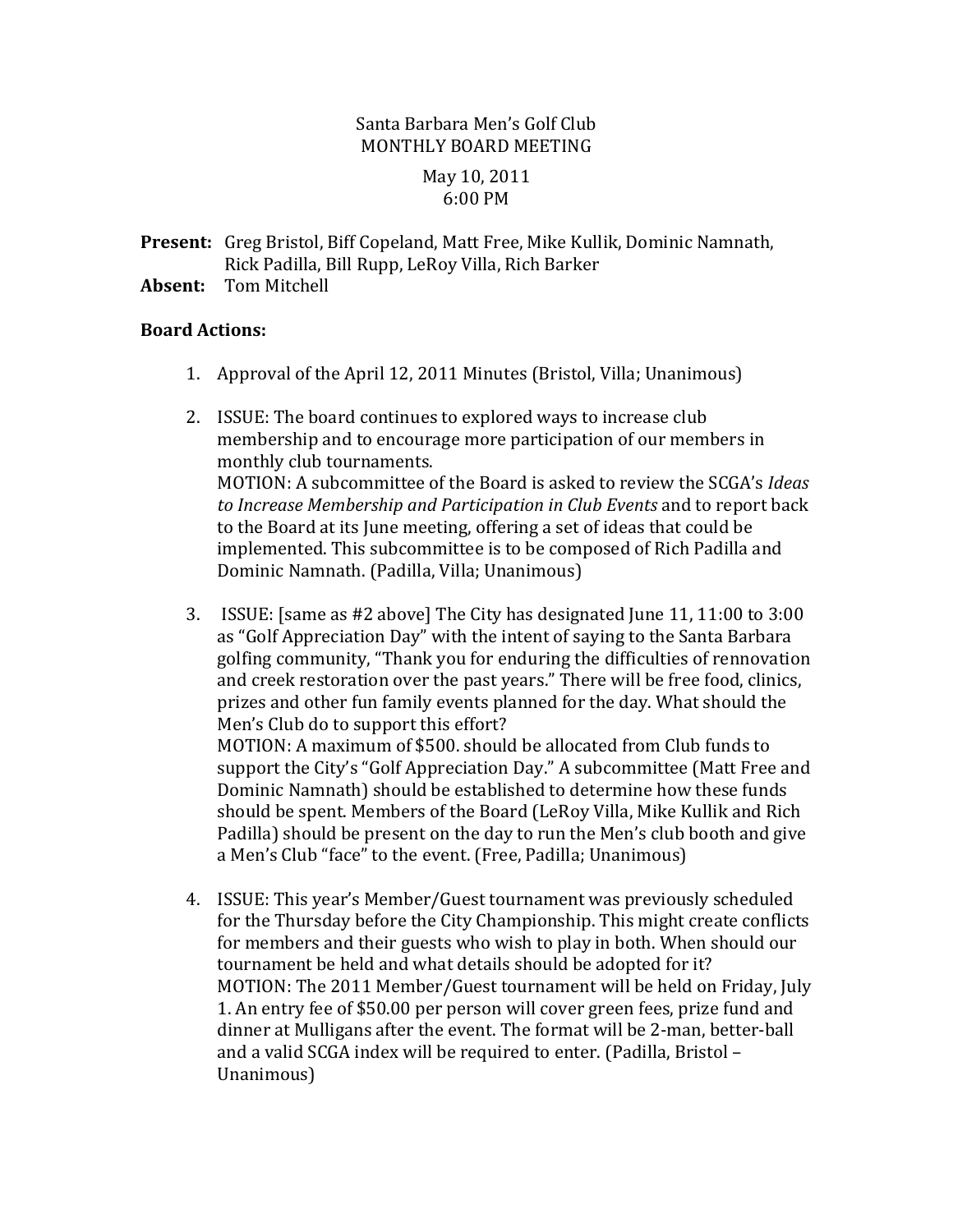MOTION: In this year's Member/Guest tournament, each participating team must be composed of one Men's Club member and one guest. (Bristol, Villa;  $5 - yes$ ,  $0 - no$ ,  $1 - abstain$ )

- 5. ISSUE: When should the President's Cup be played this year and what are the details that should govern it? MOTION: Play for the President's Cup should begin the week of October 2. This will be a single-elimination, match-play tounament played over a number of weeks depending on the number of entries. Each round must be completed in seven days. The entry fee will be \$40.00. If a qualifying round is needed to reach an appropriate number of entries, the entry fee for that will be an additional  $$10.00$ . Further details will be decided as the time for the event approaches. (Villa, Padilla; Unanimous)
- 6. ISSUE: For the net skins competition in our monthly tournaments, it might not be appropriate for a player to win a skin using more than one handicap stroke. MOTION: A maximum of 18 strokes may be used by any player in the net skins competition of our monthly tournaments. (Villa, Bristol;  $4 - yes$ ,  $1$ no)
- 7. ISSUE: SCGA rules for qualification for SCGA-sponsored events (e.g., maximum index allowed) have not been used for our local qualifying process. This may cause diffculties in the future if players who qualify to represent the Club cannot meet SCGA requirements. MOTION: SCGA qualifying rules and requirements will be used for all future Club events that are used to select members to represent the Club in SCGA events. (Villa, Padilla;  $4 - yes$ ,  $1 - no$ )

## **Discussions/Reports:**

- Financial Report Tom Mitchell (See attached)
- Membership Bill Rupp The club currently has 316 members
- Newsletter Biff Copeland Members are urged to browse the new on-line Men's Club Newsletter to find helpful information about tournaments and other issues of interest to golfers. The Newsletter is on line at: http://web.me.com/copelandsb/SBMensClub
- Golf Advisory Council Dominic Namnath